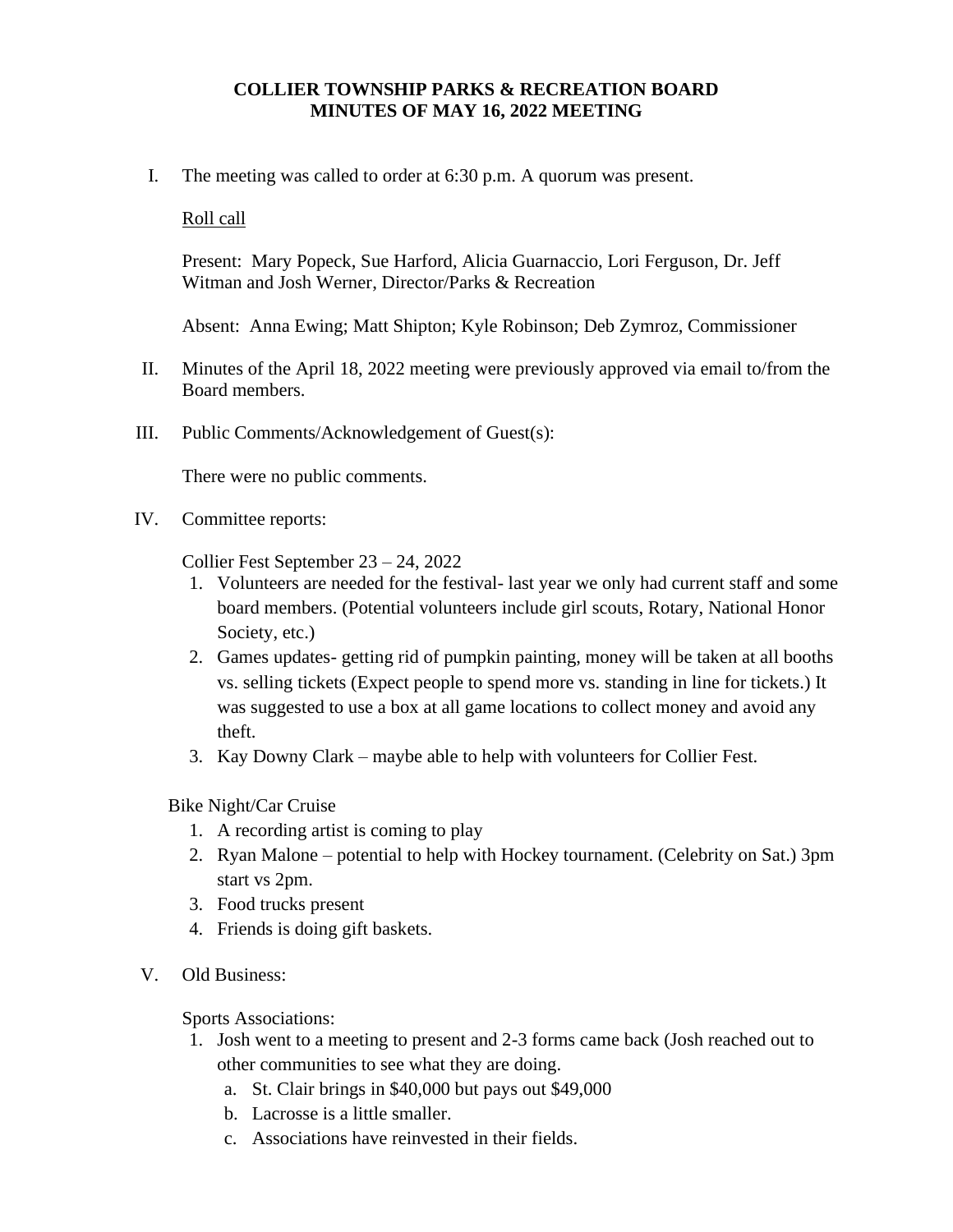- i. Currently take \$10.00 off the top for each athlete.
- ii. Needed to maintain the fields.
- d. Josh met w/ the President of Baseball Association
	- 1. Goal to make Webb Park into a softball field, then 2 additional fields.
	- 2. Bethel has separate accounts- show association where the money goes / People can see where the money goes.
- VI. Parks & Recreation Department Report by Josh Werner:
	- a. Programs/Events
		- i. Summer Camps Willy Wonka has had a great response to this camp.
		- ii. Sports Camps High attendance
		- iii. Movies in the Park
			- Need assistance in securing the screen in the lawn.
			- Food trucks signed up for all events.
		- iv. Traveling Beer Market
			- Sept  $2<sup>nd</sup>$  Grist House bringing in 4 different breweries, music, food (considering a \$200.00 charge)
		- v. Memorial Day Celebration
			- Township building is unsightly. (Weeds/overgrown/grass/power wash/etc.) all needs to be completed before Memorial Day celebration. Service dogs will be there also. 9am start time.
		- vi. Working with Collier Township EMS
			- CPR Class (15 staff showed up to help with training/class)
			- Health Screening coming up. (Lunch and screenings to take place)
	- b. Front Desk
		- i. Intern CV grad Josh Dematio will be starting soon for the summer months. This will be great help for the rec building.
		- ii. Membership income 5 months into the year we have over 50% of the revenue (\$17,000).
	- c. Projects
		- i. Park signs are in. Waiting on posts to be ordered
			- Signs looked great. Every park will get a sign.
		- ii. Kelly, Hilltop, and Signs are all part of 1 grant. Just waiting on ADA walkways to be completed
			- Public Works
				- a. Need more support from them for our parks. Do we know what and how often they are expected to work on parks?
				- b. Discussed ideas to improve support:
					- i. Encourage members of the community to attend the Commissioners meeting